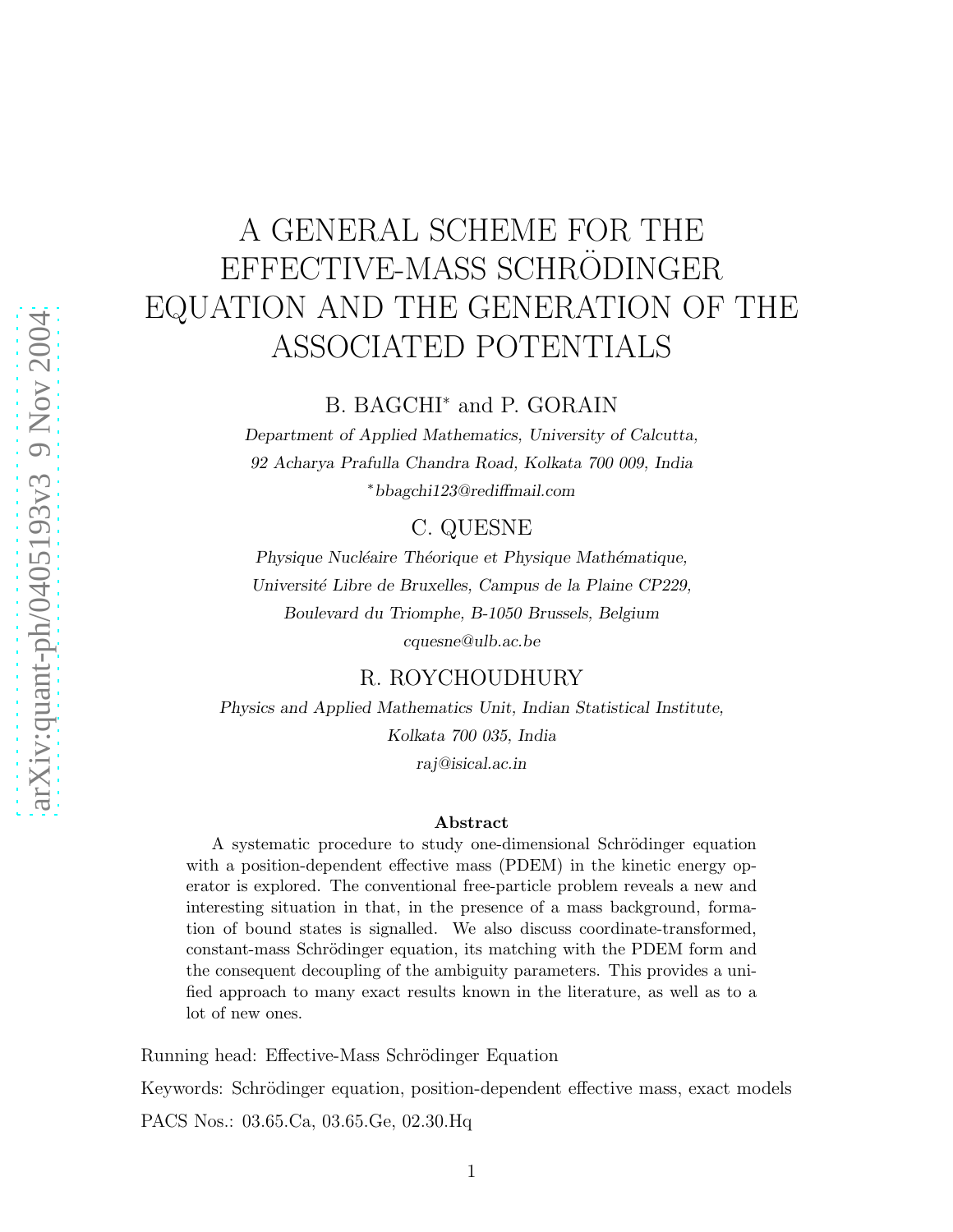### 1 Introduction

In recent times, the concept of a position-dependent-effective-mass (PDEM) quantum Hamiltonian is rapidly gaining acceptance because of its increasing relevance in describing the motion of electrons in problems of compositionally graded crystals [1] (following our ability to fabricate semiconductor nanostructures), quantum dots [2], liquid crystals [3], etc. The appearance of PDEM is also well known in the energy density functional approach to the nuclear many-body problem [4] and its applications [5, 6] in the context of nonlocal terms of the accompanying potential. Other theoretical considerations where PDEM has been exploited include the derivation [7] of the underlying electron Hamiltonian from instantaneous Galilean invariance and implementation of the path integral techniques [8] to calculate the Green's function [9] for step and rectangular-barrier potentials and masses. Further, PDEM has proved to be appealing in the construction of acceptable quantum mechanical systems by seeking exact solutions of the Schrödinger equation  $[10, 11, 12, 13, 14, 15, 16, 17, 18]$  by extending the already existing methods of spectrum generating or potential algebras [19] and those of supersymmetric quantum mechanics [20, 21, 22, 23].

In this Letter we consider the PDEM formalism to address the issue of the generation of the corresponding potentials. We use the von Roos effective-mass kinetic energy operator [24], which has the advantage of an inbuilt Hermiticity, and we develop a PDEM scheme in very general terms that not only encompasses some of the previous ones but also brings out additional features not reported before.

First, we consider the problem of a free particle in the framework of a first-order intertwining relationship and show that in a suitable mass background it acts as a bound system.

Second, we observe that a Schrödinger equation with constant mass and having for its potential U can always be coordinate transformed in terms of some given mass function such that the resulting form matches with the one implied by PDEM. In this way the starting potential  $V$  of the PDEM scheme becomes expressible in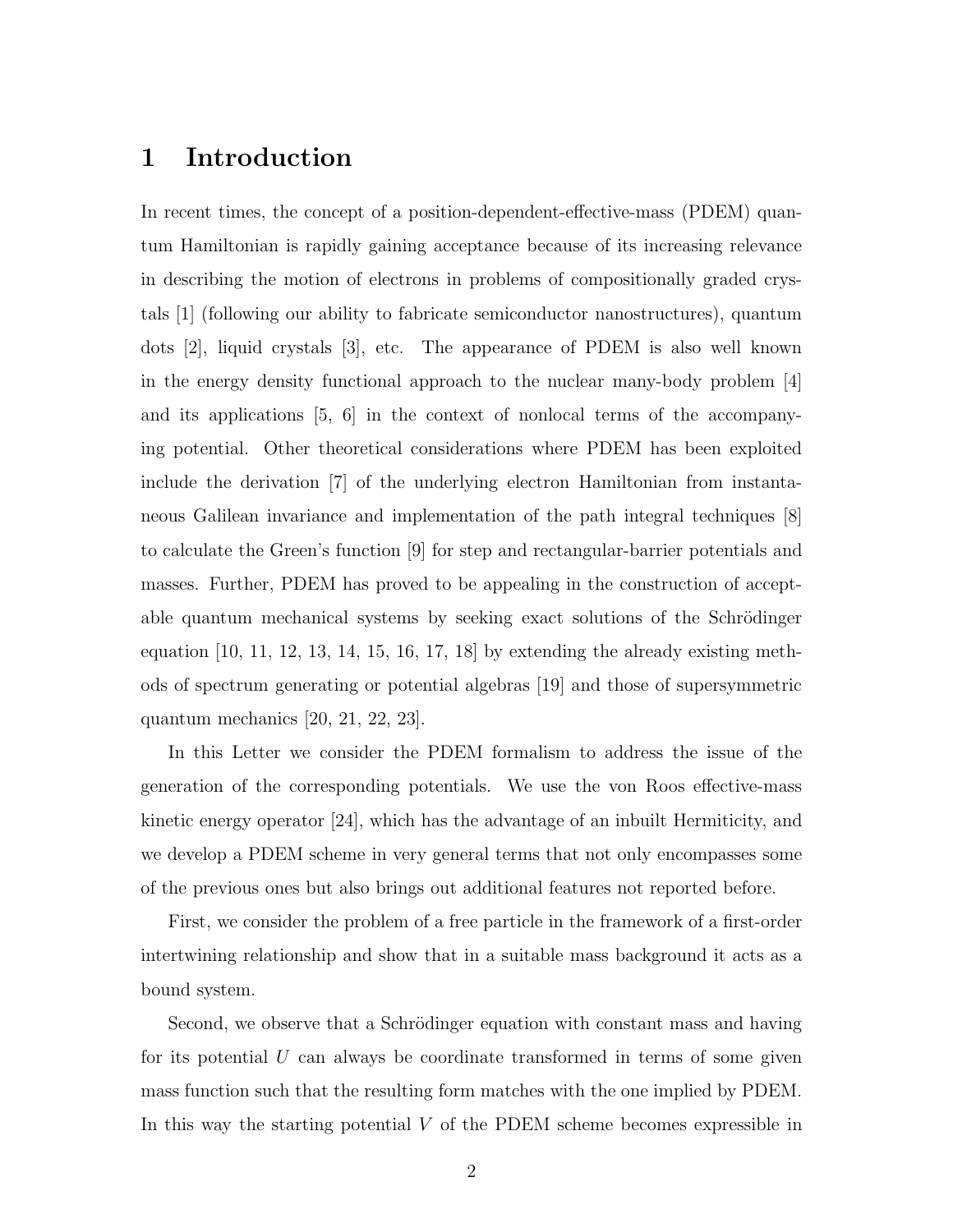terms of the coordinate-transformed  $U$  and the one induced by the effective kinetic energy operator  $\hat{T}$ . The latter is found to depend on two types of parameters: those entering the definition of the mass function and those coming from the ordering ambiguity of the momentum and mass operators.

Third, although it is clear that  $\hat{T}$  provides a nontrivial contribution to the effective potential which a particle with a position-dependent mass experiences, it is not at all apparent how V stands out against the interplay of these ambiguity parameters vis- $\alpha$ -vis the ones of the coordinate-transformed U. In fact, as we shall see, in a PDEM problem the ambiguity parameters get decoupled in a natural way. This observation is new and of significance in that it allows  $V$  to become entirely identifiable with the coordinate-transformed  $U$ . The latter in the constant-mass limiting case goes over to a known form in the sense that it is either exactly solvable (ES) or quasi-exactly solvable (QES) or else conditionally exactly solvable (CES). We also discuss some consequences of our results.

## 2 General Strategy and the Free-particle Problem

The most commonly used effective-mass kinetic energy operator is the twoparameter form given by von Roos [24], which in one dimension reads

$$
\hat{T} = \frac{1}{4} \left[ m^{\alpha}(x) \hat{p} m^{\beta}(x) \hat{p} m^{\gamma}(x) + m^{\gamma}(x) \hat{p} m^{\beta}(x) \hat{p} m^{\alpha}(x) \right],
$$
\n(1)

where  $\hat{p}$  represents the momentum operator,  $m(x)$  is the position-dependent mass and the parameters  $\alpha$ ,  $\beta$ ,  $\gamma$  are subject to the condition  $\alpha + \beta + \gamma = -1$ . Because of the noncommutativity of the momentum and (position-dependent) mass operators, maintaining Hermiticity of the kinetic energy operator is not trivial. In (1),  $\hat{T}$  has been specifically designed to be Hermitian but is by no means unique. However, it turns out that other plausible forms of  $\hat{T}$  invariably reduce to one of the special cases of  $(1)$ , apart from the fact that most of them are equivalent  $[1]$  up to a given level of accuracy.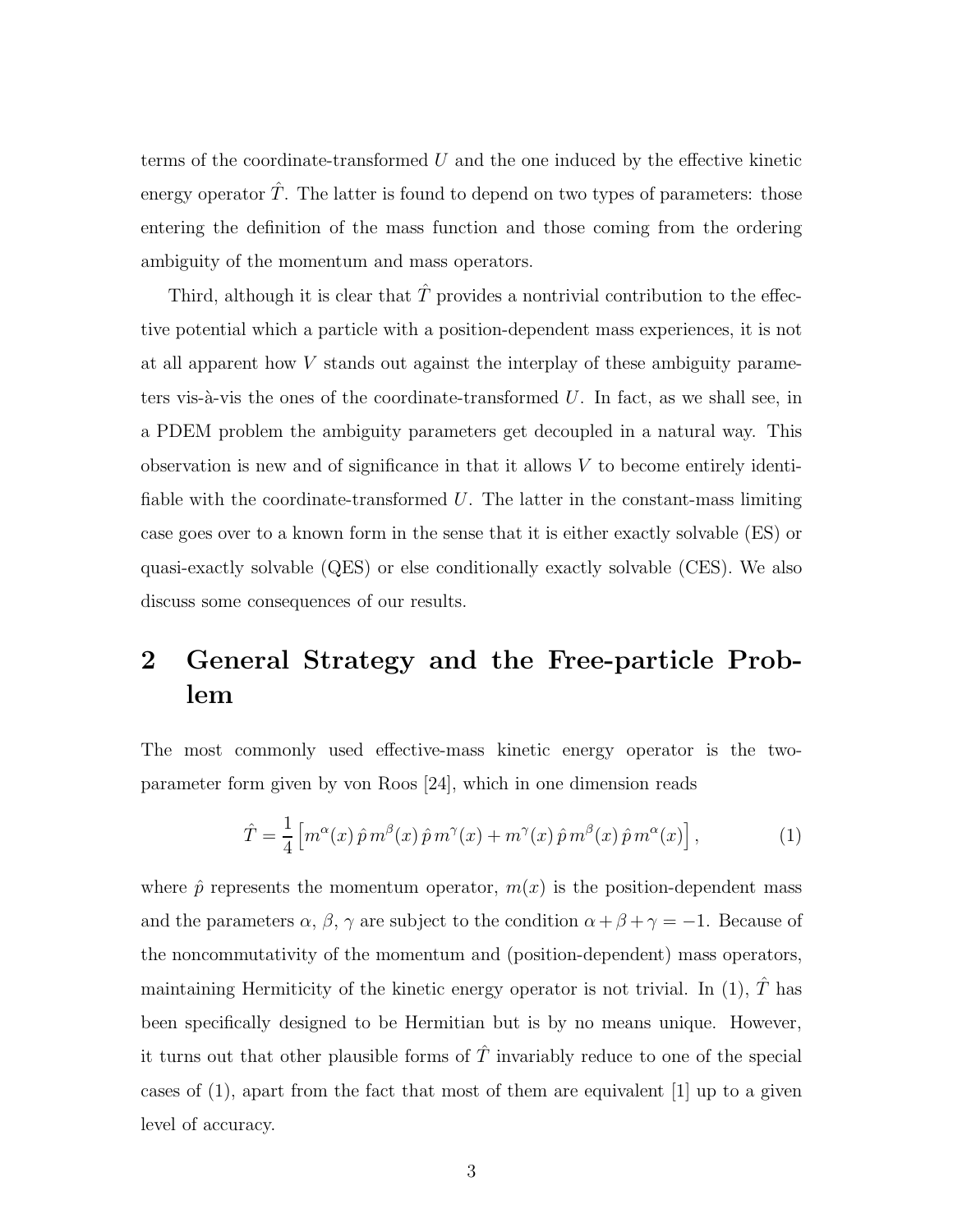On the other hand, analyses have been performed comparing experimental data with theoretical insights provided by various considerations such as, for example, the study of the envelope function for electrons in uniform or slowly graded crystals [1]. These, however, do not always reveal [25] precise and unambiguous estimates to the question of uniqueness of the parameters  $\alpha$ ,  $\beta$ ,  $\gamma$ . Some of the appropriate singleband PDEM Hamiltonians are the ones of BenDaniel and Duke (BDD) [26] ( $\alpha = 0$ ,  $β = -1$ ), Bastard [27] ( $α = -1$ ,  $β = 0$ ), Zhu and Kroemer (ZK) [28] ( $α = -\frac{1}{2}$  $\frac{1}{2}$ ,  $\beta = 0$ ) and the redistributed model [29] ( $\alpha = 0, \beta = -\frac{1}{2}$  $(\frac{1}{2})$ .

With the correspondence  $\hat{p} \to -i\hbar \frac{d}{dx}$  in (1), the time-independent Schrödinger equation reads

$$
\left\{-\frac{\hbar^2}{4}\left[m^{\alpha}(x)\frac{d}{dx}m^{\beta}(x)\frac{d}{dx}m^{\gamma}(x)+m^{\gamma}(x)\frac{d}{dx}m^{\beta}(x)\frac{d}{dx}m^{\alpha}(x)\right]+V(x)\right\}\psi(x)
$$
  
=  $E\psi(x)$  (2)

for some given potential  $V(x)$ . On setting

$$
m(x) = m_0 M(x),\tag{3}
$$

where  $M(x)$  is the dimensionless form of the mass function, along with  $\hbar = 2m_0 = 1$ , we can get rid of the ambiguity parameters by transferring them to the effective potential energy of the variable-mass system. Thus using the result

$$
M^{\alpha} \frac{d}{dx} M^{\beta} \frac{d}{dx} M^{\gamma} + M^{\gamma} \frac{d}{dx} M^{\beta} \frac{d}{dx} M^{\alpha}
$$
  
= 
$$
2 \frac{d}{dx} \frac{1}{M} \frac{d}{dx} - (\beta + 1) \frac{M''}{M^2} + 2[\alpha(\alpha + \beta + 1) + \beta + 1] \frac{M'^2}{M^3},
$$
 (4)

where a prime denotes derivative with respect to  $x$ , equation  $(2)$  acquires the form

$$
H\psi(x) \equiv \left[ -\frac{d}{dx} \frac{1}{M(x)} \frac{d}{dx} + V_{\text{eff}}(x) \right] \psi(x) = E\psi(x),\tag{5}
$$

in which the effective potential  $V_{\text{eff}}(x)$  is seen to depend on some mass terms:

$$
V_{\text{eff}}(x) = V(x) + \frac{1}{2}(\beta + 1)\frac{M''}{M^2} - [\alpha(\alpha + \beta + 1) + \beta + 1]\frac{M'^2}{M^3}.
$$
 (6)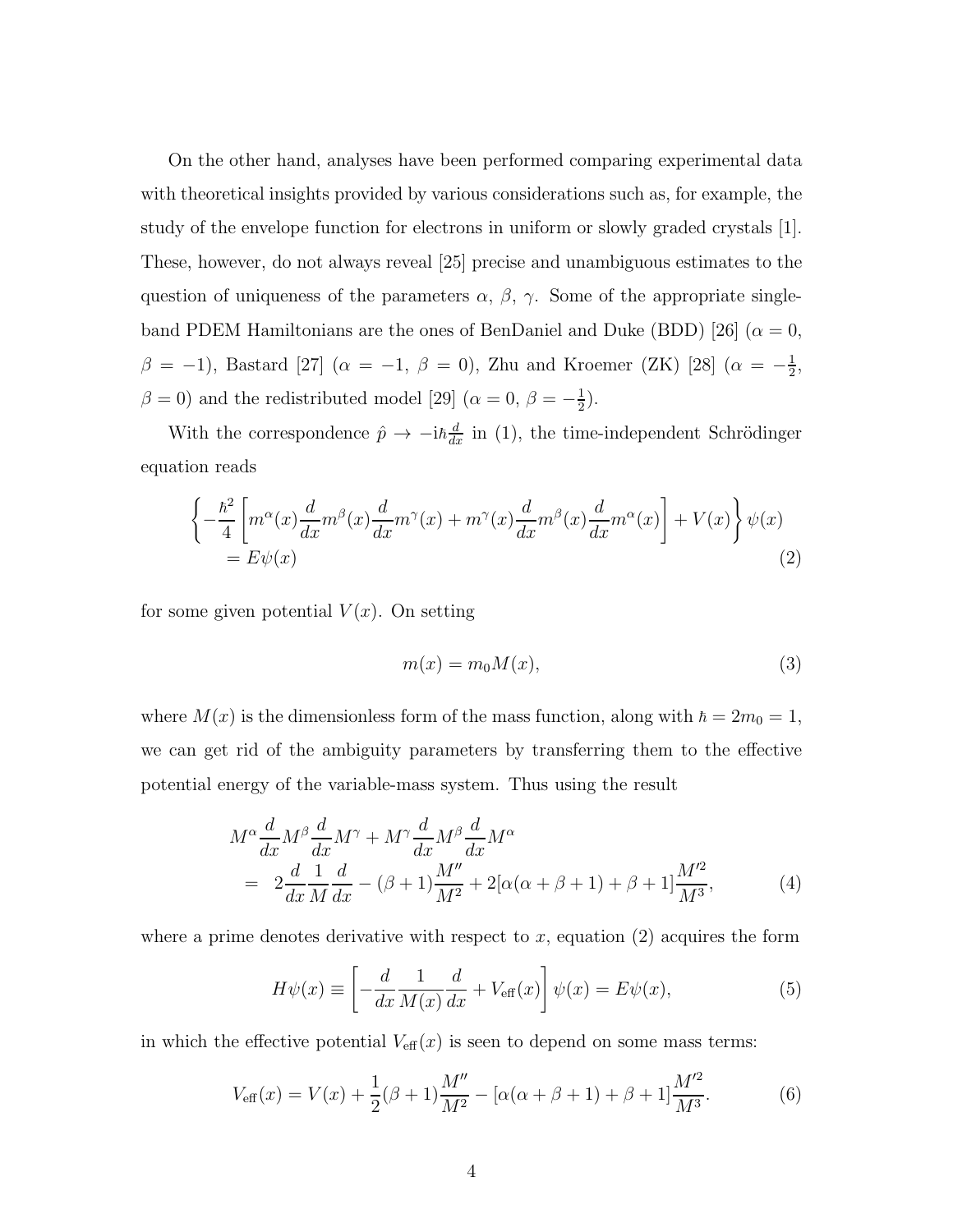In the following, we shall be interested in bound-state eigenvalues  $E_n$ ,  $n = 0, 1$ , 2, ..., and corresponding wavefunctions  $\psi_n(x)$ ,  $n = 0, 1, 2, \ldots$ .

Let us consider the intertwining relationship

$$
\eta H = H_1 \eta,\tag{7}
$$

where  $H_1$  has the same kinetic energy term as H and an associated potential  $V_{1,\text{eff}}(x)$ . If the ground-state wavefunction  $\psi_0$  of H is annihilated by the operator  $\eta$ , i.e.,  $\eta \psi_0 = 0$ , the eigenvalues of  $H_1$  are  $E_{1,n} = E_{n+1}$ ,  $n = 0, 1$ , 2, ..., with corresponding wavefunctions  $\eta \psi_{n+1}$ , since from (7) it follows that  $H_1(\eta \psi_{n+1}) = \eta H \psi_{n+1} = E_{n+1}(\eta \psi_{n+1})$  for  $n = 0, 1, 2, \dots$ 

Choosing a first-derivative intertwining operator  $\eta = A(x) \frac{d}{dx} + B(x)$  in (7), we are led to the restrictions

$$
A(x) = M^{-1/2}, \t\t(8)
$$

$$
V_{\text{eff}}(x) = \lambda + B^2 - (AB)'
$$
\n(9)

$$
V_{1,\text{eff}}(x) = V_{\text{eff}} + 2AB' - AA'', \qquad (10)
$$

where  $\lambda$  denotes some integration constant.

It is instructive to consider the free-particle case  $V(x) = V_0$  of (6). On comparing with (9), where we choose  $\lambda = V_0$  and

$$
B(x) = -\frac{1}{2}(\beta + 1)\frac{M'}{M^{3/2}},\tag{11}
$$

we get a constraint relation  $\beta = -2\alpha - 1$  and equation (6) is found to be consistent with the PDEM Hamiltonians of BDD ( $\alpha = 0, \beta = -1$ ) and ZK ( $\alpha = -\frac{1}{2}$  $\frac{1}{2}, \beta = 0$ ). Specifically,  $V_{\text{eff}}$  and  $V_{1,\text{eff}}$  read

$$
V_{\text{eff}}(x) = V_0 - \alpha \frac{M''}{M^2} + \alpha(\alpha + 2) \frac{M'^2}{M^3},
$$
\n(12)

$$
V_{1,\text{eff}}(x) = V_0 + \left(\alpha + \frac{1}{2}\right) \frac{M''}{M^2} + \left(\alpha + \frac{1}{2}\right) \left(\alpha - \frac{3}{2}\right) \frac{M'^2}{M^3},\tag{13}
$$

which are interchanged under the transformation  $\alpha \to -(\alpha + \frac{1}{2})$  $(\frac{1}{2})$ . In particular, for  $\alpha = 0,$ 

$$
V_{\text{eff}}(x) = V_0, \qquad V_{1,\text{eff}}(x) = V_0 + \frac{1}{2} \frac{M''}{M^2} - \frac{3}{4} \frac{M'^2}{M^3},\tag{14}
$$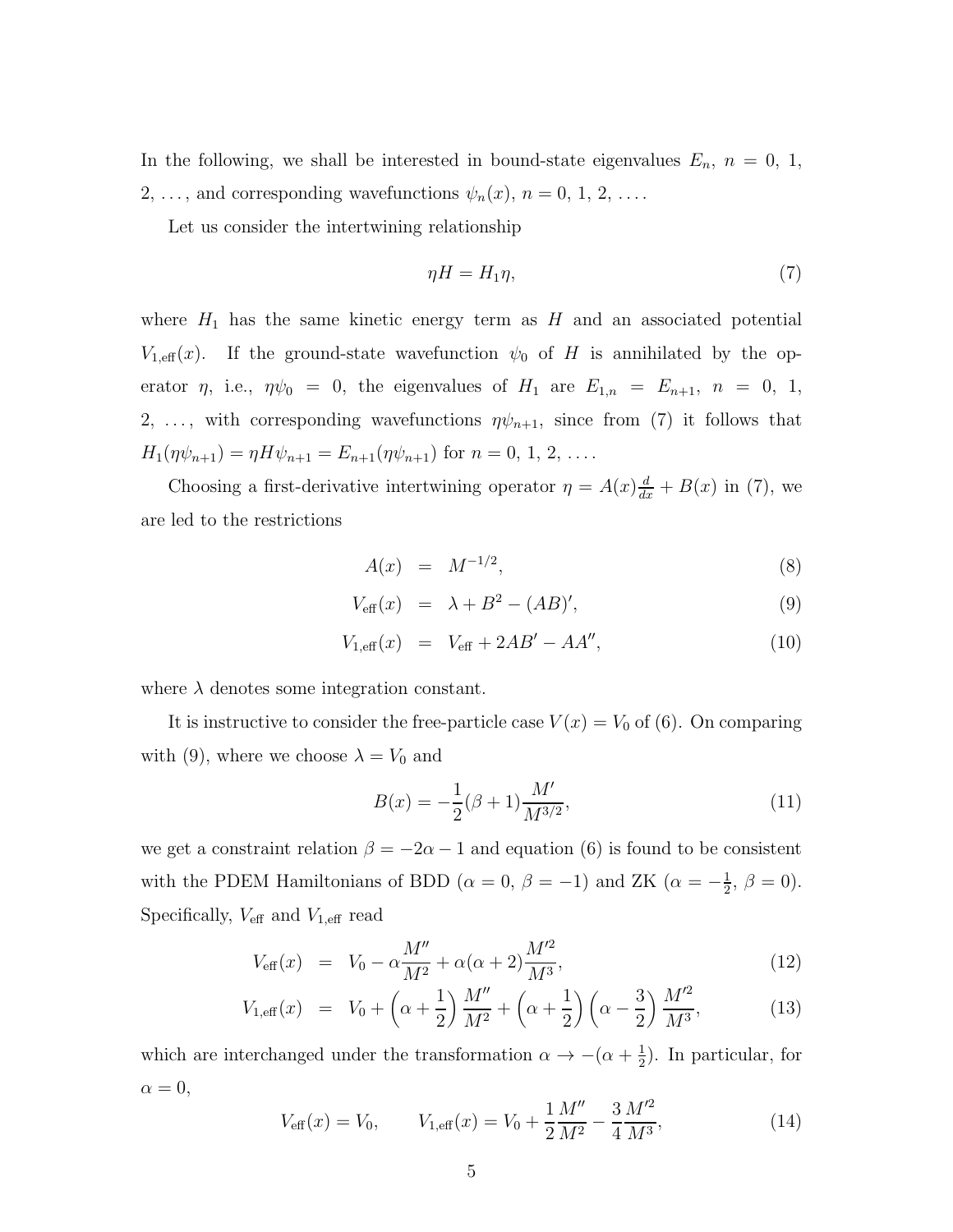while for  $\alpha = -\frac{1}{2}$  $\frac{1}{2}$ ,

$$
V_{\text{eff}}(x) = V_0 + \frac{1}{2} \frac{M''}{M^2} - \frac{3}{4} \frac{M'^2}{M^3}, \qquad V_{1,\text{eff}}(x) = V_0,\tag{15}
$$

suggesting a duality between the BDD and ZK schemes. It is to be stressed that the results  $(8) - (15)$  are independent of any choice of  $M(x)$ .

To proceed further with the effective-mass Schrödinger equation (5) we need to have a precise example for  $M(x)$ . We can take for instance a deformed hyperbolic function

$$
M(x) = \operatorname{sech}^2 qx, \qquad q > 0,\tag{16}
$$

which depicts a solitonic profile. Another acceptable form for  $M(x)$  is

$$
M(x) = \left(1 + \frac{q}{1 + x^2}\right)^2, \qquad q > 0,
$$
 (17)

which has yielded interesting connections [19] with the  $su(1,1)$  algebra. In (16) or (17), q may be treated as a deformation parameter so that when  $q \to 0$ ,  $M(x) \to 1$ in both the cases.

Let us take for concreteness the result (15), which is in conformity with the ZK scheme. We can write for the counterpart of  $(5)$  for  $H_1$ 

$$
-\frac{d}{dx}\left(\frac{1}{M}\frac{d\varphi_n}{dx}\right) = E'_{1,n}\varphi_n,\tag{18}
$$

where  $E'_{1,n} = E_{1,n} - V_0 = E_{n+1} - V_0 = E'_{n+1}$  and  $\varphi_n(x) = \eta \psi_{n+1}(x)$  are the eigenfunctions of  $H_1$ . Using the specific example (16) for  $M(x)$  and taking (8) and (11) into account, we can write these eigenfunctions as  $\varphi_n(x) = \frac{d}{dx}(\cosh qx \psi_{n+1})$ . Inserting this expression in (18), integrating once the resulting equation, changing  $n + 1$  into n and rewriting the result in terms of  $\chi_n(t) = \cosh qx \psi_n(x)$ , where  $t = \tanh qx$ , we find

$$
(1 - t2)\frac{d^{2}\chi_{n}}{dt^{2}} - 2t\frac{d\chi_{n}}{dt} + \frac{E'_{n}}{q^{2}}\chi_{n} = 0.
$$
 (19)

Such an equation coincides with the equation for Legendre polynomials  $\chi_n(t)$  =  $P_n(t)$ ,  $n = 0, 1, 2, \ldots$ , provided  $E'_n = q^2 n(n + 1)^{1}$ . From this, it follows that

<sup>&</sup>lt;sup>1</sup>Actually the general solutions  ${}_2F_1(-\nu,\nu+1;1;(1-\tanh qx)/2)$  of Legendre's differential equation (19), corresponding to  $E'_{\nu} = q^2 \nu (\nu + 1)$  ( $\nu \neq n$ ), being not convergent for  $x \to -\infty$ , the polynomial solutions are the only acceptable ones.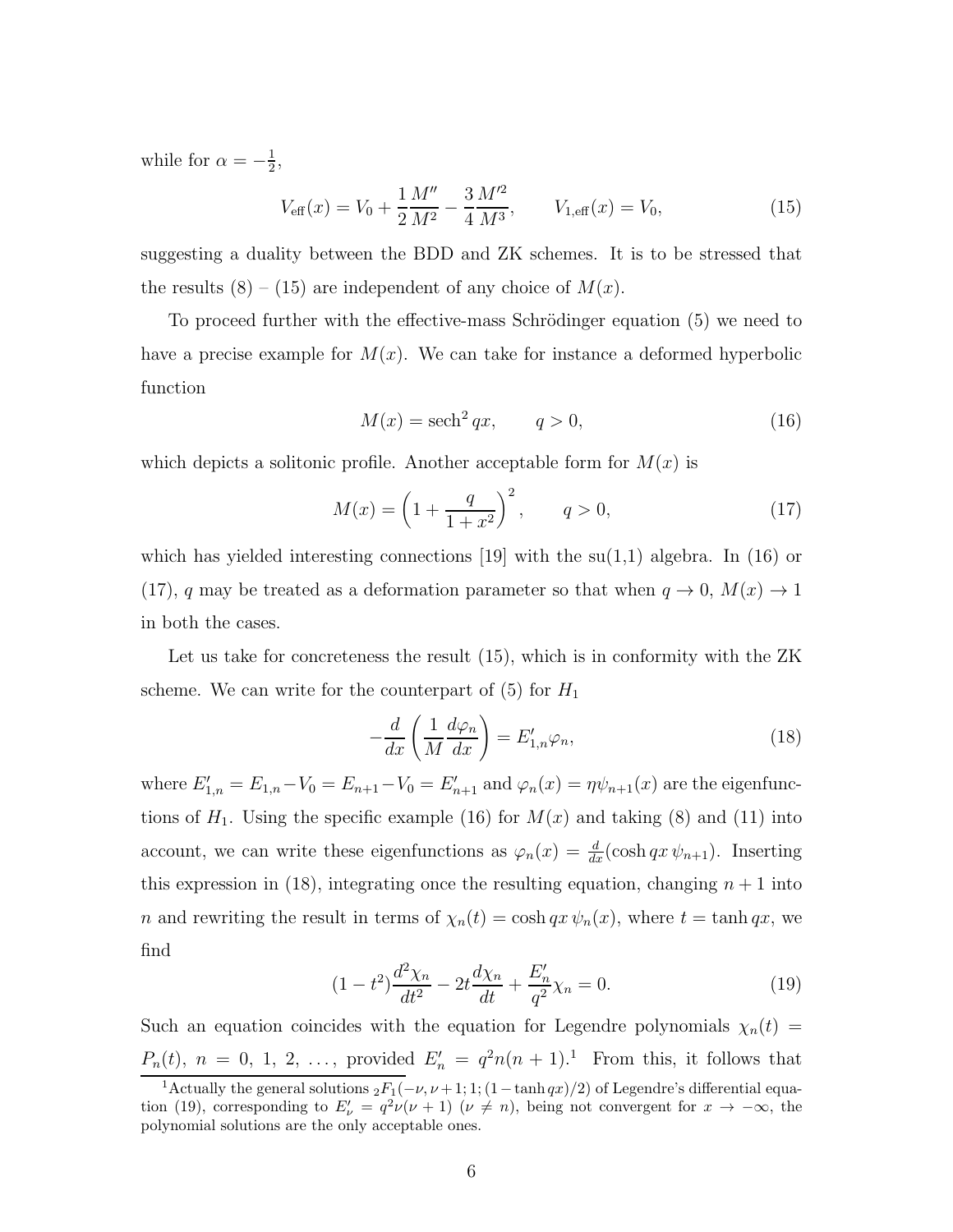apart from some normalization factors,  $\psi_n(x) \propto \operatorname{sech} qx P_n(\tanh qx)$  and  $\varphi_n(x) \propto$  $\frac{d}{dx}P_{n+1}(\tanh qx)$ . We therefore get for the first few normalizable solutions of H and  $H_1$ ,

$$
\psi_0(x) \propto \text{sech } qx, \qquad E'_0 = 0,
$$
  
\n $\psi_1(x) \propto \text{sech } qx \tanh qx, \qquad \varphi_0(x) \propto \text{sech}^2 qx, \qquad E'_1 = E'_{1,0} = 2q^2,$   
\n $\psi_2(x) \propto \text{sech } qx(1 - \frac{3}{2}\text{sech}^2 qx), \qquad \varphi_1(x) \propto \text{sech}^2 qx \tanh qx,$   
\n $E'_2 = E'_{1,1} = 6q^2,$   
\n $\psi_3(x) \propto \text{sech } qx \tanh qx(1 - \frac{5}{2}\text{sech}^2 qx), \qquad \varphi_2(x) \propto \text{sech}^2 qx(1 - \frac{5}{4}\text{sech}^2 qx),$   
\n $E'_3 = E'_{1,2} = 12q^2,$   
\n $\psi_4(x) \propto \text{sech } qx(1 - 5\text{sech}^2 qx + \frac{35}{8}\text{sech}^4 qx), \qquad \varphi_3(x) \propto \text{sech}^2 qx \tanh qx$   
\n $\times (1 - \frac{7}{4}\text{sech}^2 qx), \qquad E'_4 = E'_{1,3} = 20q^2.$  (20)

We conclude that a free particle placed in an appropriate mass background generates bound states in a manner as given above.

## 3 Coordinate Transformation

Equation (5) can be interpreted as a coordinate-transformed Schrödinger equation with the coordinate dependence arising from a suitable choice of mass function  $M(x)$ . To this end, let us consider a time-independent Schrödinger equation with constant mass under the action of a potential  $U$ ,

$$
\left[-\frac{d^2}{dy^2} + U(y; a)\right]\phi(y) = \epsilon\phi(y),\tag{21}
$$

where a denotes collectively a set of coupling parameters, which may be present in U, and  $\epsilon$  is the energy.

The change of variable

$$
y = \lambda z(x) + \nu, \qquad \lambda, \nu \in \mathbb{R}, \tag{22}
$$

$$
z(x) = \int^x \sqrt{M(x')} dx', \qquad (23)
$$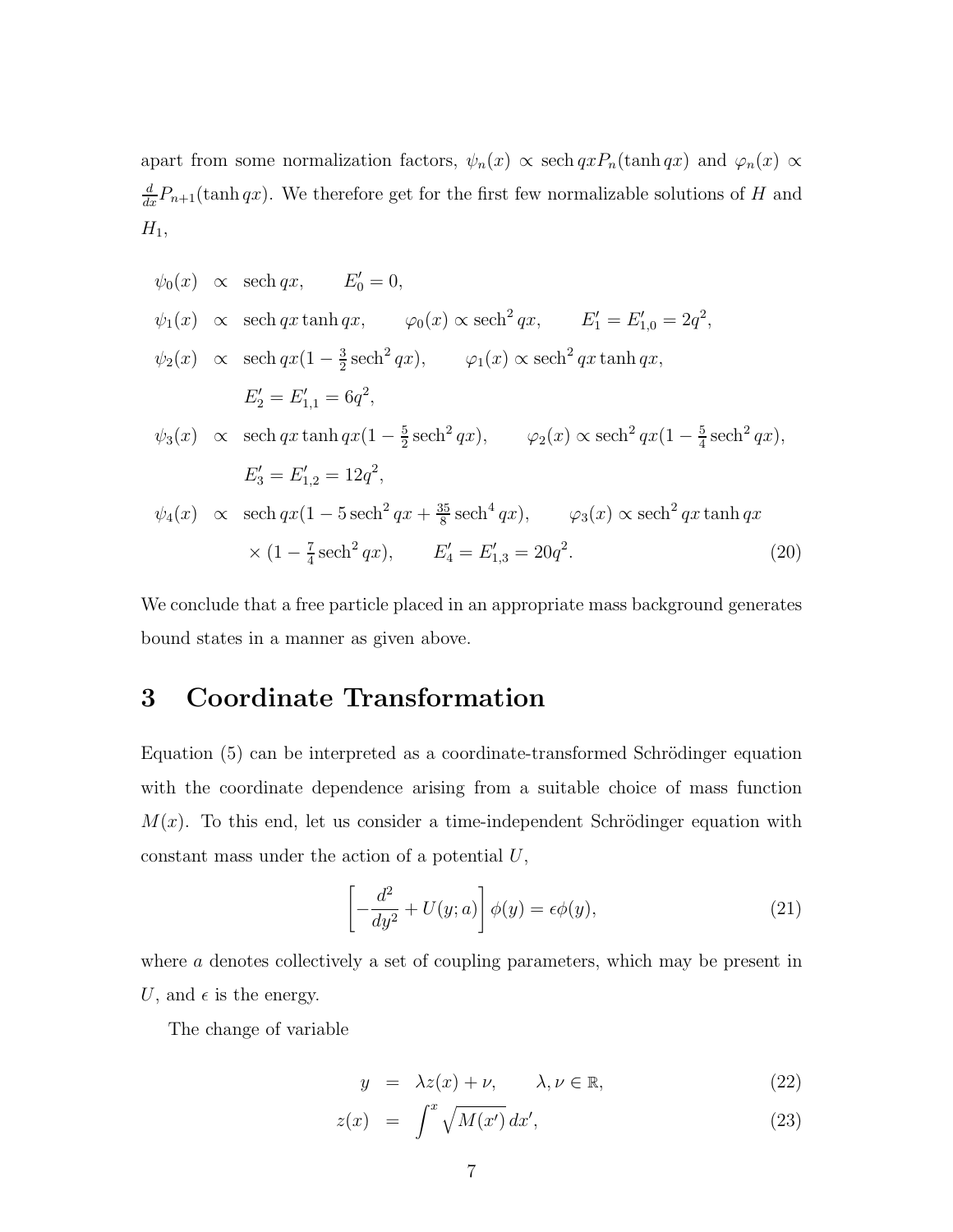transforms equation (21) into

$$
\left[ -\frac{1}{\sqrt{M}} \frac{d}{dx} \frac{1}{\sqrt{M}} \frac{d}{dx} + \lambda^2 U(\lambda z(x) + \nu; a) \right] \chi(x) = \lambda^2 \epsilon \chi(x), \tag{24}
$$

where  $\chi(x) \equiv \phi(y(x))$ .

To compare  $(24)$  with  $(5)$ , one needs to write the term containing the secondorder derivative in the former to transform in the same way as in the latter. For such a purpose, we exploit the property  $\frac{1}{\sqrt{2}}$ M  $\frac{d}{dx} = \frac{d}{dx} \frac{1}{\sqrt{l}}$  $\frac{1}{M}+\frac{1}{2}$  $\frac{1}{2} \frac{M'}{M^{3/2}}$  and substitute  $\chi(x) = M^{-1/4}(x)\psi(x)$  to reset (24) as

$$
\left[-\frac{d}{dx}\frac{1}{M}\frac{d}{dx} + \frac{M''}{4M^2} - \frac{7M'^2}{16M^3} + \lambda^2 U(\lambda z(x) + \nu; a)\right]\psi(x) = \lambda^2 \epsilon \psi(x). \tag{25}
$$

Equations (5) and (25) are seen to coincide (with  $E = \lambda^2 \epsilon$ ) provided  $V_{\text{eff}}$  is identified as

$$
V_{\text{eff}}(x) = \lambda^2 U(\lambda z(x) + \nu; a) + \frac{M''}{4M^2} - \frac{7M'^2}{16M^3}.
$$
 (26)

From (6) and (26), we thus arrive at an important result

$$
V(x) = V_1(x; \alpha, \beta) + V_2(x; a), \qquad (27)
$$

where  $V_1(x; \alpha, \beta)$  and  $V_2(x; a)$  are

$$
V_1(x; \alpha, \beta) = \left[ \alpha(\alpha + \beta + 1) + \beta + \frac{9}{16} \right] \frac{M^2}{M^3} - \frac{1}{4} (2\beta + 1) \frac{M''}{M^2}, \quad (28)
$$

$$
V_2(x; a) = \lambda^2 U(\lambda z(x) + \nu; a). \tag{29}
$$

We see at once that for any solution  $(\epsilon, \phi(y))$  of the constant-mass Schrödinger equation, we can derive a corresponding one  $(E, \psi(x))$  of the effective-mass Schrödinger equation with  $E = \lambda^2 \epsilon$  and the potential  $V(x)$  given by the set  $(27)$  -(29).

## 4 Analysis of  $V(x)$

Of the two parts of  $V(x)$ , one involves the ambiguity parameters of the  $\hat{T}$  operator, which we call  $V_1(x; \alpha, \beta)$ , while the other (i.e.  $V_2(x; a)$ ) is a coordinate-transformed piece obtained as a result of coordinate transforming  $U$  according to  $(22)$  and  $(23)$ .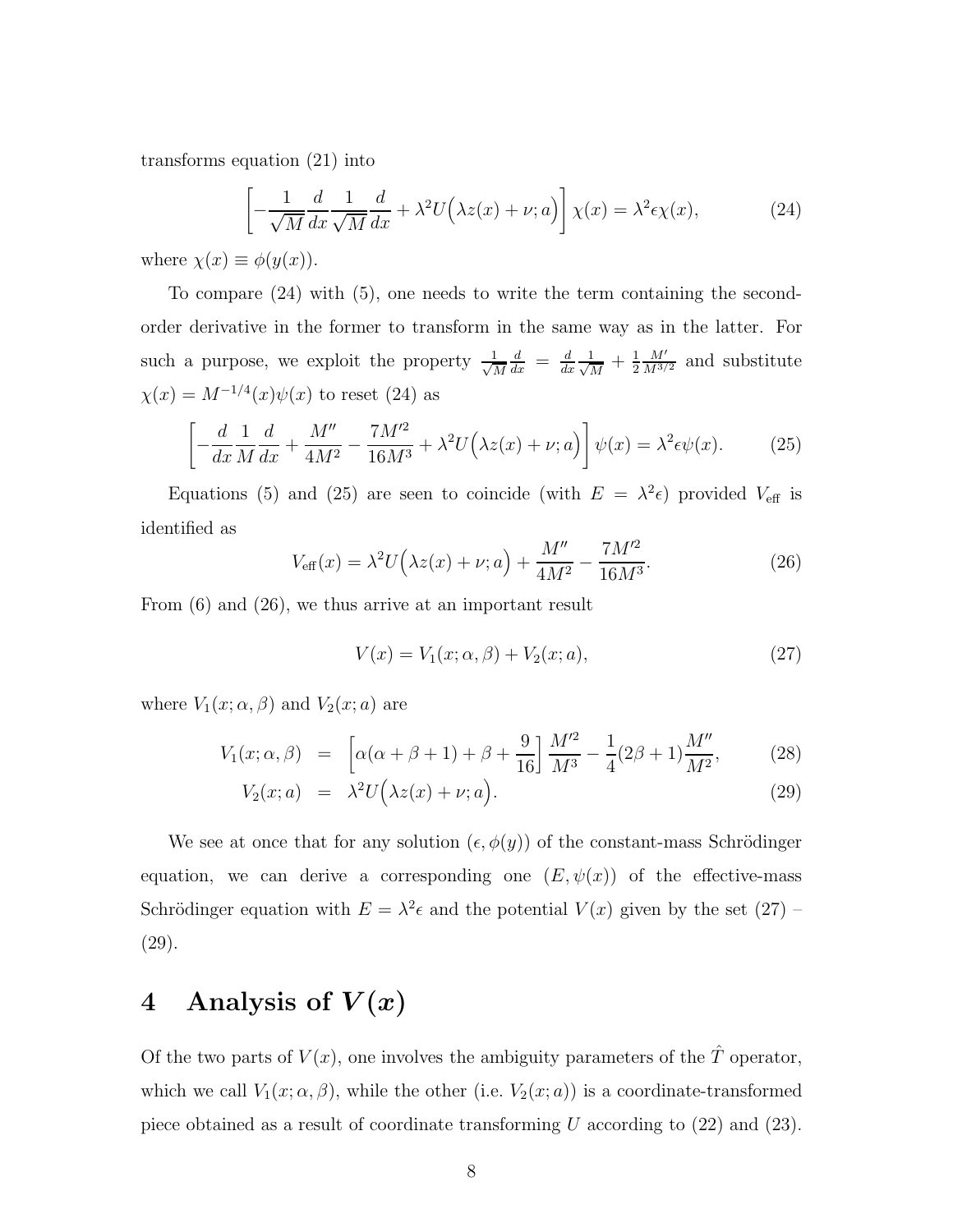### 4.1 The potential  $V_1(x; \alpha, \beta)$

Unrestricted  $\alpha$ ,  $\beta$  parameters are often of much use to study the general class of solutions for the PDEM Schrödinger equation and to understand their role when the system undergoes a transition from a smooth potential and mass step to an abrupt situation [11]. In spite of this, an interesting question is whether the presence of  $V_1$ can be eliminated from V for special choices of  $\alpha$ ,  $\beta$  and/or the mass function  $M(x)$ . The answer turns out to be in the affirmative as our analysis below will presently confirm.

Writing  $V_1(x; \alpha, \beta)$  as

$$
V_1(x; \alpha, \beta) = f(\alpha, \beta) \frac{M^2}{M^3} - g(\beta) \frac{M''}{M^2},
$$
\n(30)

where  $f(\alpha, \beta) = (\alpha + \frac{1}{4})$  $\frac{1}{4}$ )<sup>2</sup> +  $\frac{1}{2}$  $\frac{1}{2}(\alpha+1)(2\beta+1), g(\beta) = \frac{1}{4}(2\beta+1),$  we notice that  $V_1$  vanishes for  $\beta = -\frac{1}{2}$  $\frac{1}{2}$  and  $\alpha = -\frac{1}{4}$  $\frac{1}{4}$ , corresponding to any smooth mass function  $M(x)$ . The value  $\beta = -\frac{1}{2}$  $\frac{1}{2}$  is consistent with the redistributed model [29], which is a special case of (1), as noted earlier. Although the accompanying zero value of  $\alpha$ is different from  $-\frac{1}{4}$  $\frac{1}{4}$ , the PDEM kinetic energy operators are known [30, 31] to be equivalent over a wide range of  $\alpha$  values for suitable width of the transition region.

For  $\beta \neq -\frac{1}{2}$  $\frac{1}{2}$ , the vanishing of  $V_1(x; \alpha, \beta)$  also takes place for the following mass dependence

$$
f \neq g: \qquad M \sim x^{\xi}, \qquad \xi = \left(1 - \frac{f}{g}\right)^{-1}, \tag{31}
$$

$$
f = g: \qquad M \sim e^{\pm kx}, \qquad k \in \mathbb{R}^+, \tag{32}
$$

i.e., either for power and inverse power laws or for exponentially rising and falling masses. For the kinetic energy operators of BDD [26], Bastard [27], and ZK [28],  $\xi$  turns out to be  $-\frac{4}{3}$  $\frac{4}{3}, -\frac{4}{5}$  $\frac{4}{5}$ , -4, respectively. In such cases,  $M(x)$  is singular for  $x \to 0$ . In general (i.e., notwithstanding the vanishing of  $V_1$ ), the case  $f = g$ is disfavoured by the above schemes because the underlying constraint equation  $\left(\alpha+\frac{1}{4}\right)$  $\frac{1}{4}$  $\Big)^2 + \frac{1}{2}$  $rac{1}{2}(\alpha + \frac{1}{2})$  $\frac{1}{2}$   $(2\beta + 1) = 0$  is not satisfied by the corresponding parameter values. However, exponential dependence on the position coordinate of the mass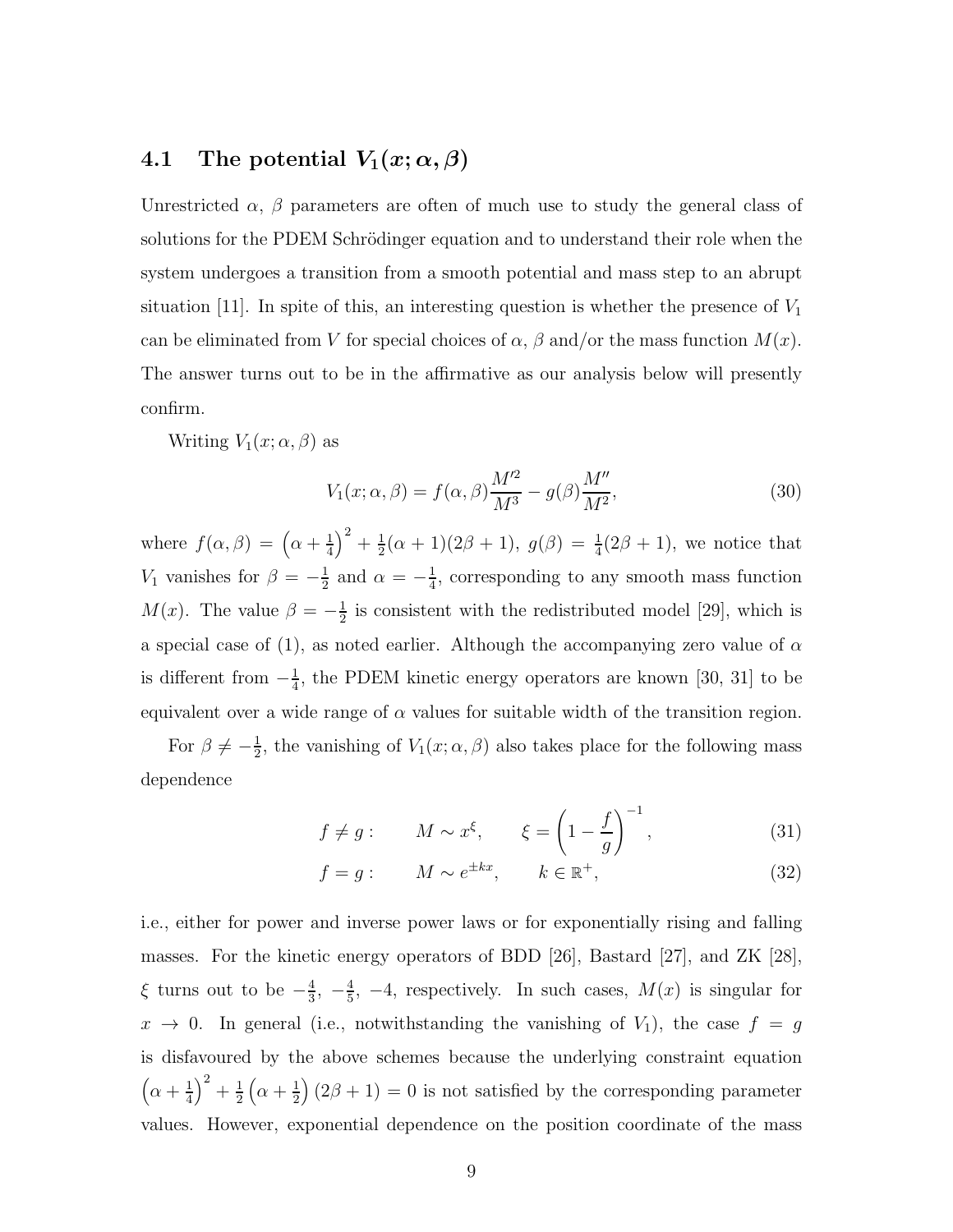has been considered [22] viable in semiconductor quantum well structures and also in problems of exact solvability in the supersymmetric context.

### 4.2 The potential  $V_2(x; a)$

The comprehensive nature of our scheme enables us to obtain rather straightforwardly the relevant forms of  $V_2$  should U for the constant-mass Schrödinger equation be available. To show how our scheme works in practice, we consider the following illustration of the Scarf I potential, which is well known to be ES on the interval  $\left(-\frac{\pi}{2},\frac{\pi}{2}\right)$ :

$$
U(x; A, B) = [A(A-1) + B2] \sec2 x - B(2A-1) \sec x \tan x - A2,
$$
  
0 < B < A - 1, (33)

$$
\epsilon_n = (A+n)^2 - A^2, \qquad n = 0, 1, 2, .... \tag{34}
$$

Using (23), (29) and say, for instance, (17), we easily find that in the presence of mass deformation the argument x in (33) is modified according to  $x \to \lambda z(x) + \nu$ ,  $z(x) \equiv x + q \tan^{-1} x$ . As a result,  $V_2(x; A, B)$  can be written as

$$
V_2(x; A, B) = [A(A-1) + B^2] \sec^2[z(x)] - B(2A-1) \sec[z(x)] \tan[z(x)] - A^2, (35)
$$

where along with  $\nu = 0$ , we have set  $\lambda = 1$  so that the energy levels are the same as given by (34), i.e.,  $E_n = \epsilon_n$ .

A graphical representation of (35) is shown in figure 1, where we have considered the effects of q-deformed mass function  $(17)$  for various q values and compared them with the undeformed (i.e.  $q = 0$ ) case (33). It is to be noticed that  $V_2(x; A, B)$  is not singular provided

$$
-\frac{1}{q}\left(\frac{\pi}{2}+x\right) < \tan^{-1}x < \frac{1}{q}\left(\frac{\pi}{2}-x\right). \tag{36}
$$

Hence it is defined on the interval  $(-x_q, x_q)$ , where  $x_q \in (0, \frac{\pi}{2})$  is the solution of the transcendental equation tan<sup>-1</sup>  $x_q = \frac{1}{q}$  $\frac{1}{q}(\frac{\pi}{2}-x_q)$ . As q increases,  $x_q$  decreases from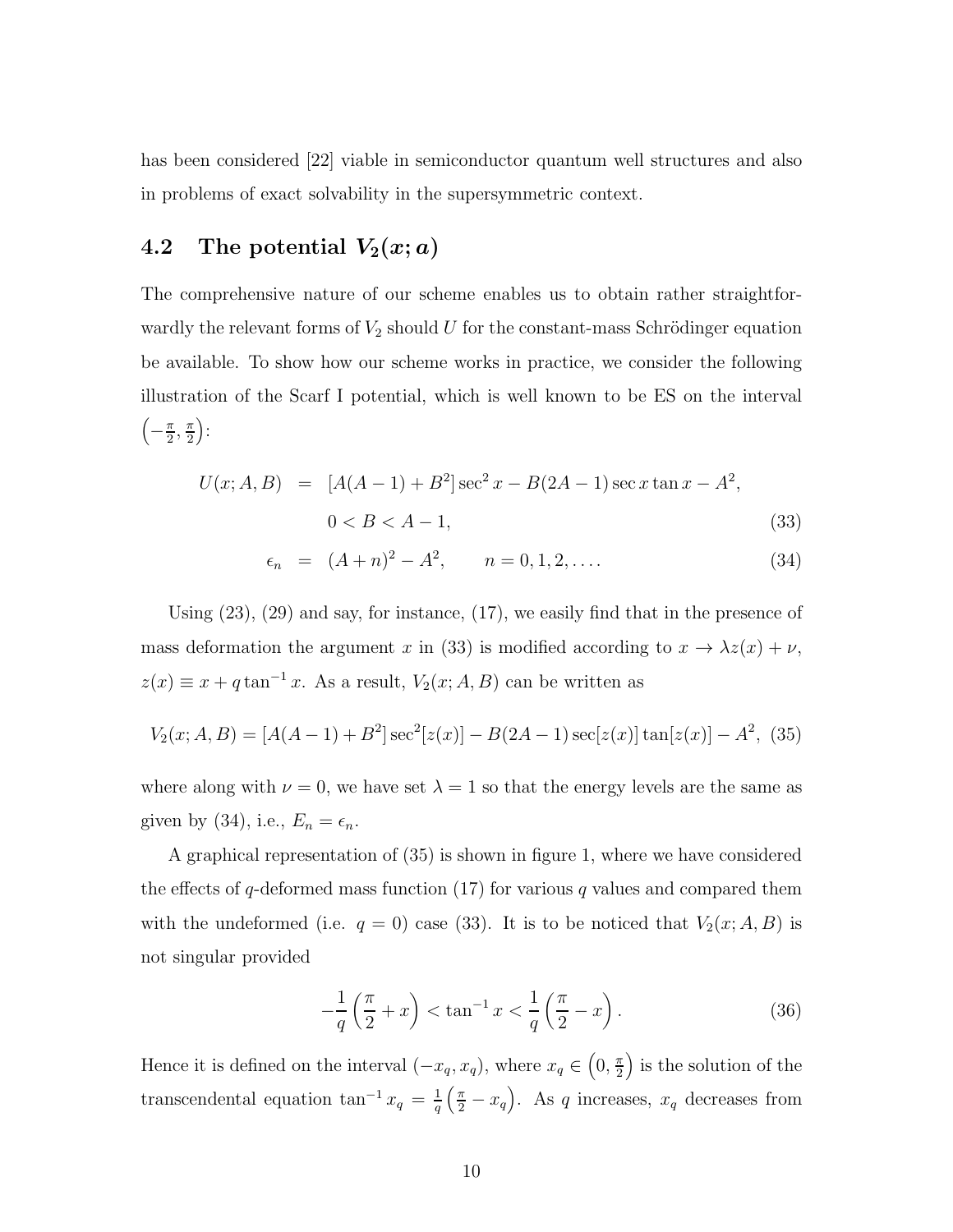$x_0 = \frac{\pi}{2}$  to  $x_{\infty} = 0$ . One finds, for instance,  $x_{1/10} \simeq 1.47335, x_{1/2} \simeq 1.14446$ , and  $x_1 \approx 0.860334$  for the curves displayed in figure 1.

A similar procedure can be used by taking as inputs the ES potentials known in quantum mechanics [32, 33] or generalizations thereof. In this way, we can get in a unified way many of the exact results that have been derived elsewhere by some ad hoc techniques [10, 11, 12, 13, 14, 15, 16, 17, 18, 19, 20, 21, 22].

As two new examples, let us mention

• Kratzer potential

$$
V_2(x; \gamma) = 4\gamma^2 - \frac{3}{16z^2(x)} - \frac{\gamma}{z(x)}, \qquad \gamma > 0,
$$
  

$$
E_n = 4\gamma^2 - \frac{4\gamma^2}{(2n+1)^2}, \qquad n = 1, 3, 5, \dots,
$$

• Symmetric QES potential

$$
V_2(x; A) = \frac{1}{4}A^2 \sinh^2[z(x)] - A \cosh[z(x)] + \frac{1}{2}A + \frac{1}{4}, \qquad A > 0,
$$
  

$$
E_0 = 0, \qquad E_1 = A,
$$

where we have taken  $\nu = 0$  for simplicity and we have fixed  $\lambda = 1$  without any loss of generality.

We remark that one of the couplings in Kratzer is fixed at  $-\frac{3}{16}$  and so not free. This entitles it to be classified as a CES potential. Further we observe that the run of n is restricted to odd values only because physically acceptable wavefunctions then have the correct  $x^{3/4}$  behaviour at the origin (for a discussion of wavefunction behaviour for strongly singular potentials see [34, 35] and references quoted therein). The symmetric QES potential [36], on the other hand, is a special case of Razavy potential [37] with two known eigenstates. It is needless to say that broader classes of potentials, such as the ones obtained in [38, 39, 40, 41, 42, 43, 44], may also be mass deformed following the approach prescribed in this paper.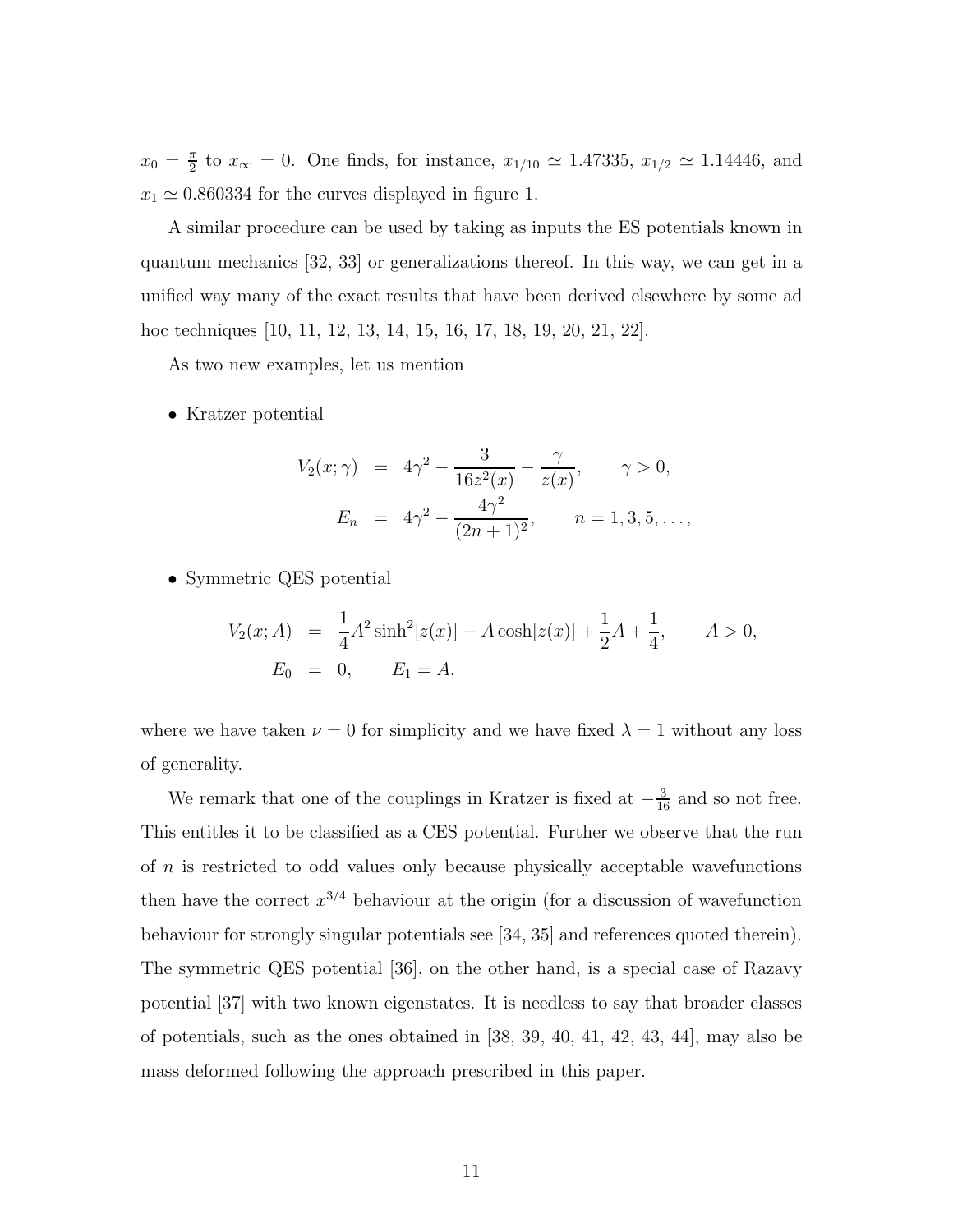## 5 Conclusion

We studied in this Letter a PDEM quantum Hamiltonian in one dimension guided by the kinetic energy operator  $\hat{T}$  of von Roos. The free-particle problem is analyzed first in the presence of a sech<sup>2</sup>-mass background and generation of bound states is noted by exploiting a first-order intertwining relationship. The non-trivial nature of this result should be stressed. In a second step, the accompanying potential  $V(x)$  of the PDEM Hamiltonian is found to reduce to two terms — one involving the ambiguity parameters of  $\hat{T}$  and the other emerging from the coordinate transformation of the constant-mass Schrödinger equation. The advantage of our scheme is that, for a given mass function, a knowledge of some constant-mass Schrödinger potential allows a full access to the associated potential in the effective-mass Hamiltonian. This provides a unified treatment of all mass-deformed potentials corresponding to ES, QES or CES potentials known in the constant-mass case. We illustrated our results by an appropriate choice of the mass function as applied to the well-known Scarf I potential.

## Acknowledgments

Two of us, BB and RR, gratefully acknowledge the support of the National Fund for Scientific Research (FNRS), Belgium, and the warm hospitality at PNTPM, Université Libre de Bruxelles, where this work was carried out. PG thanks the Council of Scientific and Industrial Research (CSIR), New Delhi for the award of a fellowship. CQ is a Research Director of the National Fund for Scientific Research (FNRS), Belgium.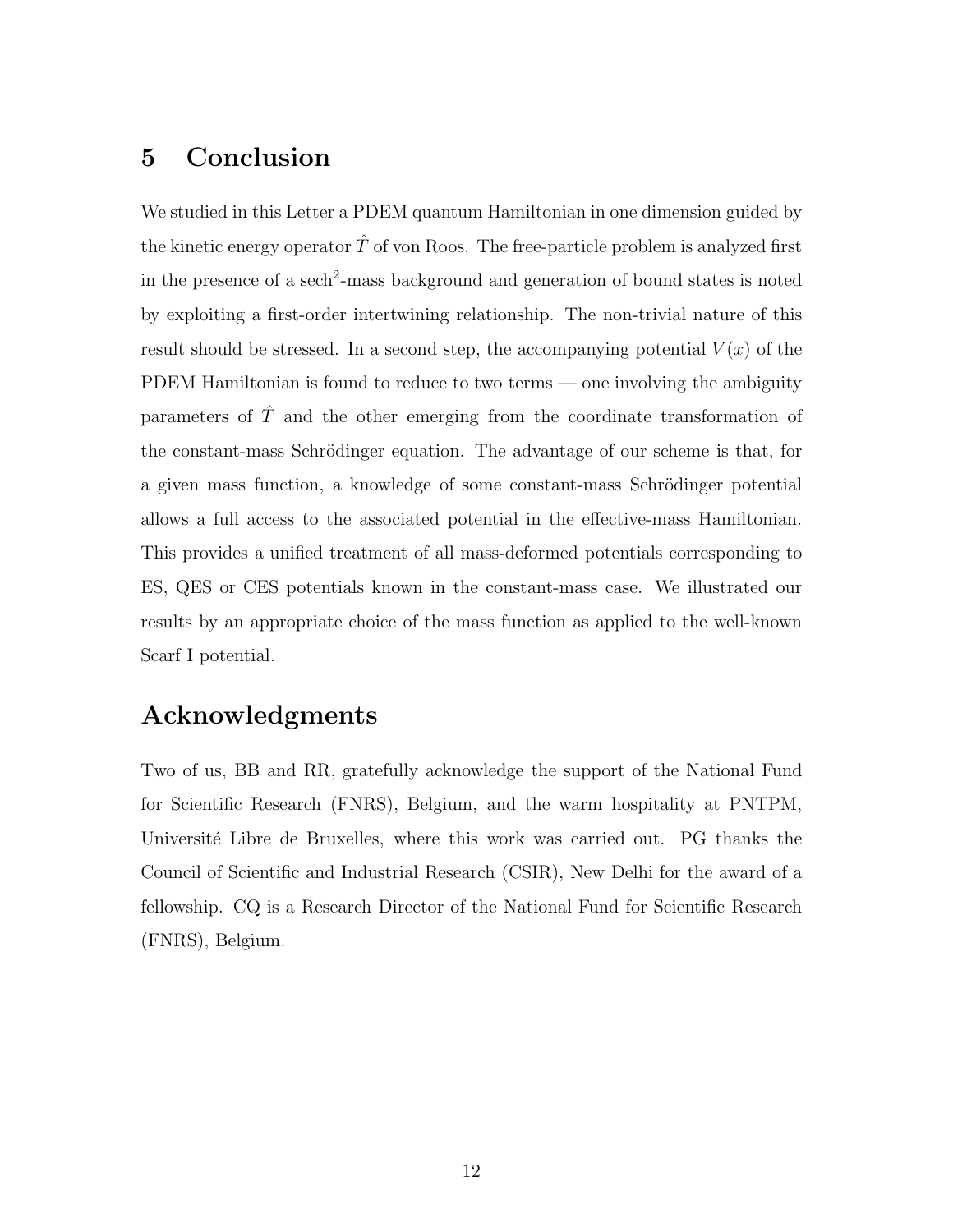## References

- [1] M. R. Geller and W. Kohn, Phy. Rev. Lett. 70, 3103 (1993).
- [2] Ll. Serra and E. Lipparini, *Europhys. Lett.* **40**, 667 (1997).
- [3] M. Barranco, M. Pi, S. M. Gatica, E. S. Hernández and J. Navarro, *Phys. Rev.* B56, 8997 (1997).
- [4] P. Ring and P. Schuck, The Nuclear Many Body Problem (Springer-Verlag, New York, 1980).
- [5] F. Arias de Saavedra, J. Boronat, A. Polls and A. Fabrocini, Phys. Rev. B50, 4248 (1994).
- [6] A. Puente, Ll. Serra and M. Casas, Z. Phys. D31, 283 (1994).
- [7] J.-M. Lévy-Leblond, *Phys. Rev.*  $A52$ , 1845 (1995).
- [8] K. C. Yung and J. H. Yee, Phys. Rev. A50, 104 (1994).
- [9] L. Chetouani, L. Dekar and T. F. Hammann, Phys. Rev. A52, 82 (1995).
- [10] L. Dekar, L. Chetouani and T. F. Hammann, J. Math. Phys. 39, 2551 (1998).
- [11] L. Dekar, L. Chetouani and T. F. Hammann, Phys. Rev. A59, 107 (1999).
- [12] A. R. Plastino, A. Puente, M. Casas, F. Garcias and A. Plastino, Rev. Mex. Fis. 46, 78 (2000).
- [13] R. Koç, M. Koca and E. Körcük, J. Phys. **A35**, L527 (2002).
- [14] B. Gönül, O. Ozer, B. Gönül and F. Uzgün, Mod. Phys. Lett. A17, 2453 (2002).
- [15] A. D. Alhaidari, Phys. Rev. A66, 042116 (2002).
- [16] A. de Souza Dutra and C. A. S. Almeida, Phys. Lett. A275, 25 (2000).
- [17] A. de Souza Dutra, M. Hott and C. A. S. Almeida, Europhys. Lett. 62, 8 (2003).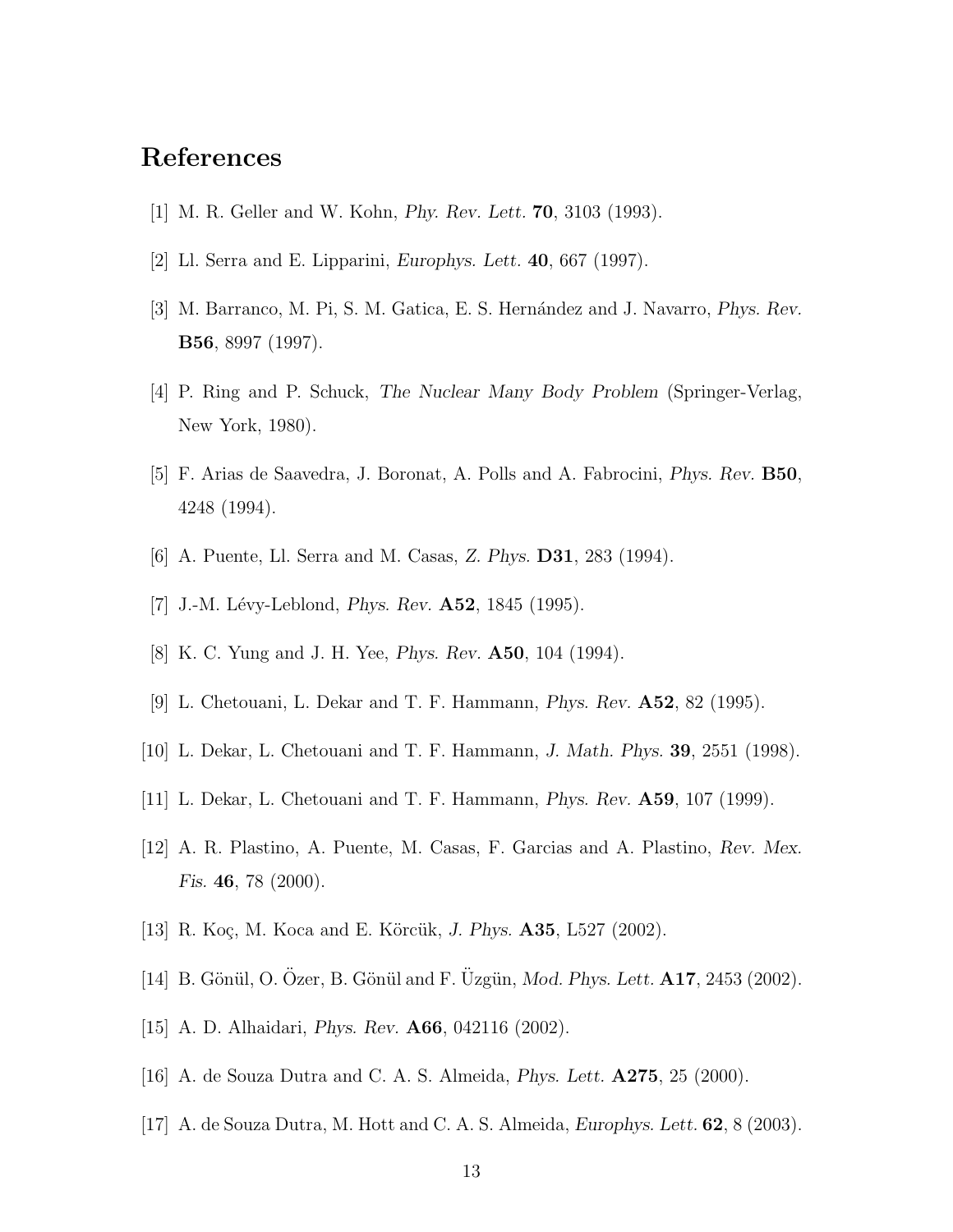- [18] J. Yu, S.-H. Dong and G.-H. Sun, Phys. Lett. A322, 290 (2004).
- [19] B. Roy and P. Roy, J. Phys. A35, 3961 (2002).
- [20] V. Milanović and Z. Ikonić, J. Phys.  $\mathbf{A32}$ , 7001 (1999).
- [21] A. R. Plastino, A. Rigo, M. Casas, F. Garcias and A. Plastino, Phys. Rev. A60, 4318 (1998).
- [22] B. Gönül, B. Gönül, D. Tutcu and O. Özer, *Mod. Phys. Lett.* **A17**, 2057 (2002).
- [23] C. Quesne and V. M. Tkachuk, J. Phys. A37, 4267 (2004).
- [24] O. von Roos, *Phys. Rev.* **B27**, 7547 (1983).
- [25] R. A. Morrow, Phys. Rev. B35, 8074 (1987).
- [26] D. J. BenDaniel and C. B. Duke, Phys. Rev. B152, 683 (1966).
- [27] G. Bastard, Phys. Rev. B24, 5693 (1981).
- [28] Q.-G. Zhu and H. Kroemer, Phys. Rev. B27, 3519 (1983).
- [29] T. L. Li and K. J. Kuhn, Phys. Rev. B47, 12760 (1993).
- [30] J. Ribeiro Filho, G. A. Farias and V. N. Freire, Braz. J. Phys. 26, 388 (1996).
- [31] F. S. A. Cavalcante, R. N. Costa Filho, J. Ribeiro Filho, C. A. S. de Almeida and V. N. Freire, Phys. Rev. B55, 1326 (1997).
- [32] G. Lévai, *J. Phys.*  $A22$ , 689 (1989).
- [33] F. Cooper, A. Khare and U. Sukhatme, Phys. Rep. 251, 267 (1995).
- [34] C. Grosche, *J. Phys.* **A28**, 5889 (1995).
- [35] M. Znojil, *Phys. Rev.* **A61**, 066101 (2000).
- [36] V. M. Tkachuk, *Phys. Lett.* **A245**, 177 (1998).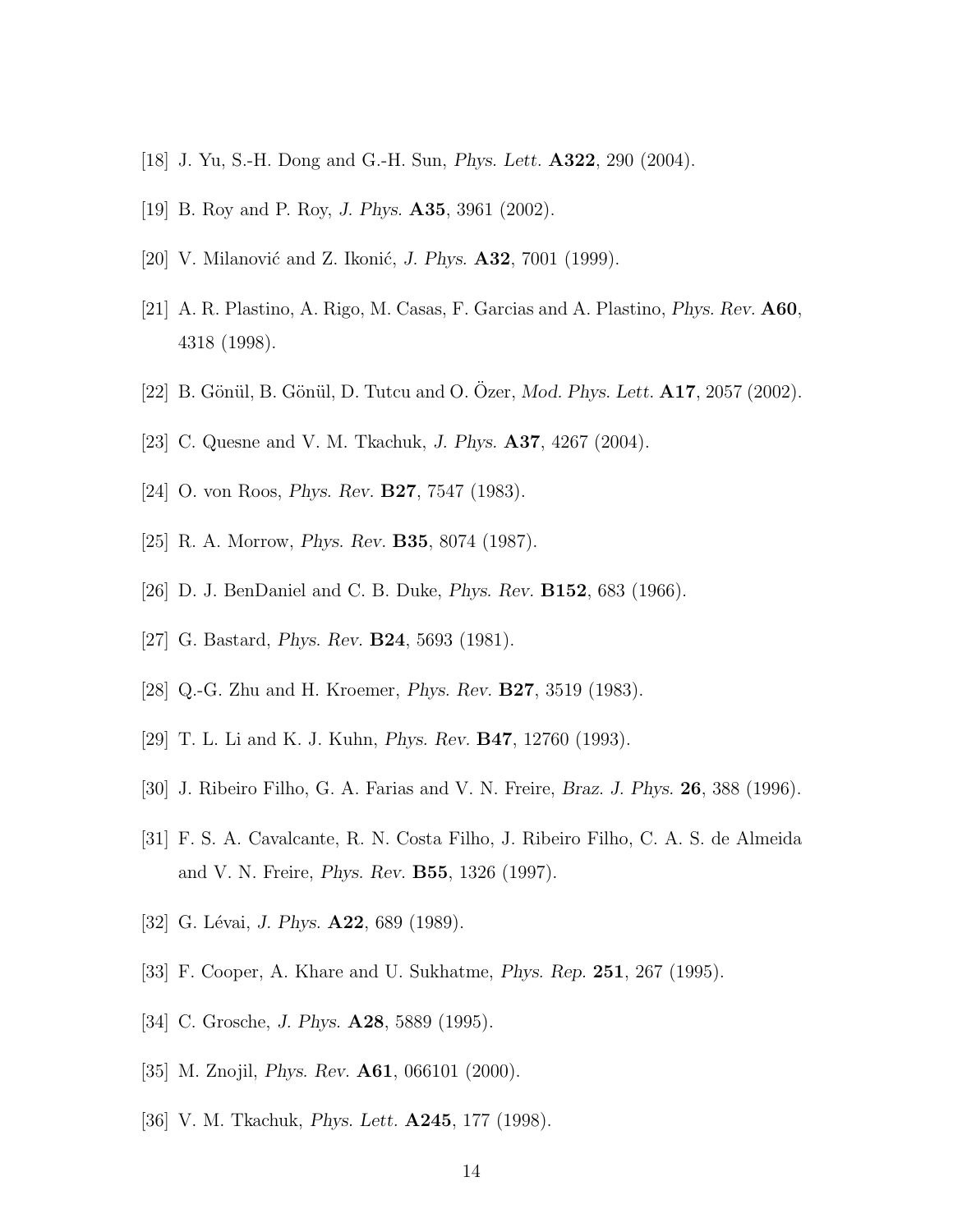- [37] M. Razavy, Am. J. Phys. 48, 285 (1980).
- [38] A. V. Turbiner, Commun. Math. Phys. 118, 467 (1988).
- [39] M. A. Shifman, Int. J. Mod. Phys. A4, 3311 (1989).
- [40] A. G. Ushveridze, Quasi-exactly Solvable Models in Quantum Mechanics (IOP, Bristol, 1994).
- [41] B. Bagchi and A. Ganguly, J. Phys. A36, L161 (2003).
- [42] A. de Souza Dutra, Phys. Rev. A47, R2435 (1993).
- [43] R. Dutt, A. Khare and Y. P. Varshni, J. Phys. **A28**, L107 (1995).
- [44] R. Roychoudhury, P. Roy, M. Znojil and G. Lévai, J. Math. Phys. 42, 1996 (2001).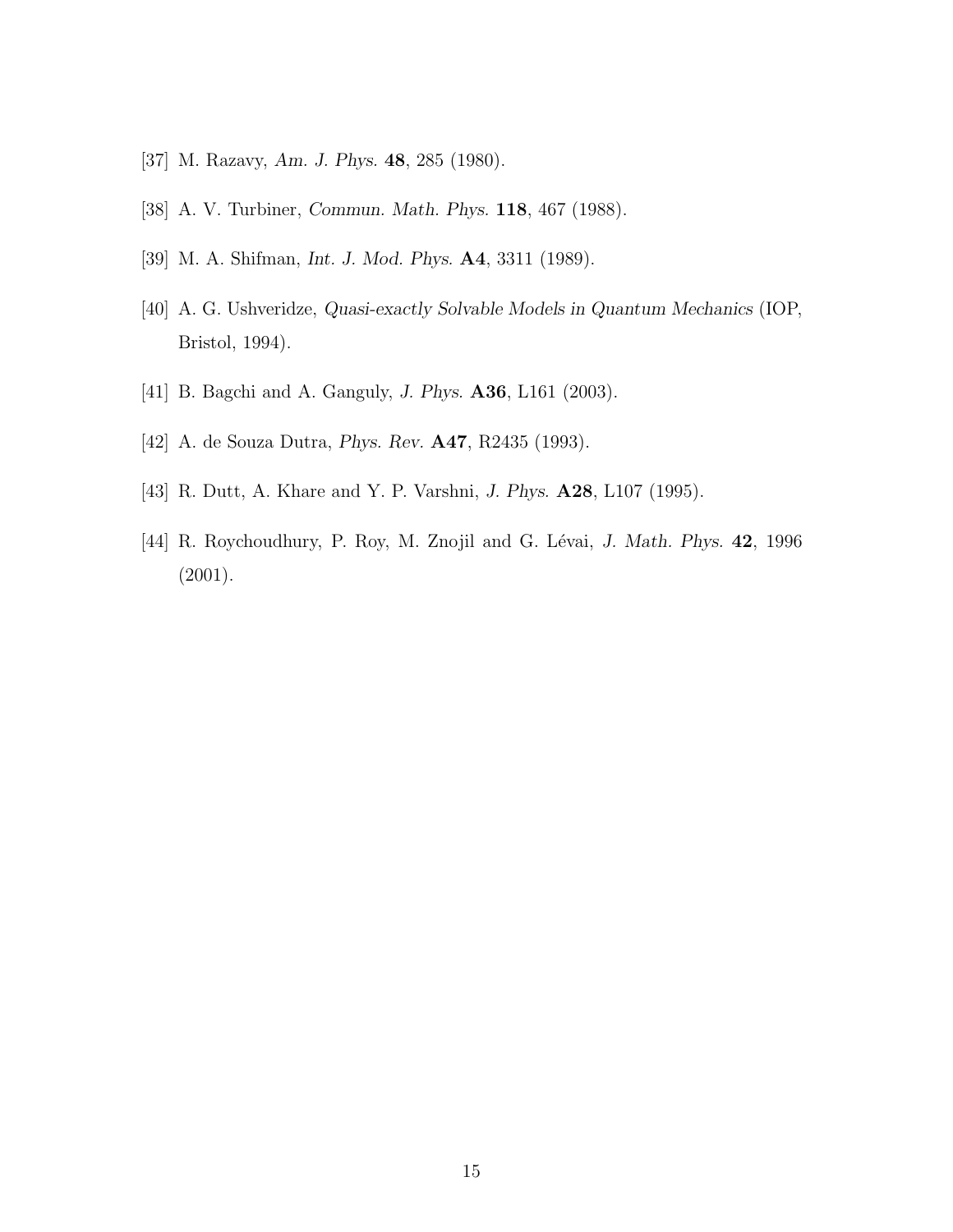## Figure Caption

Fig. 1. Comparison between the potential  $V_2(x; 3, 1)$  of Eq. (35) for  $q = 0.1$  (dashed line),  $q = 0.5$  (dotted line), or  $q = 1$  (dot-dashed line) and the Scarf I potential  $U(x; 3, 1)$  (solid line).